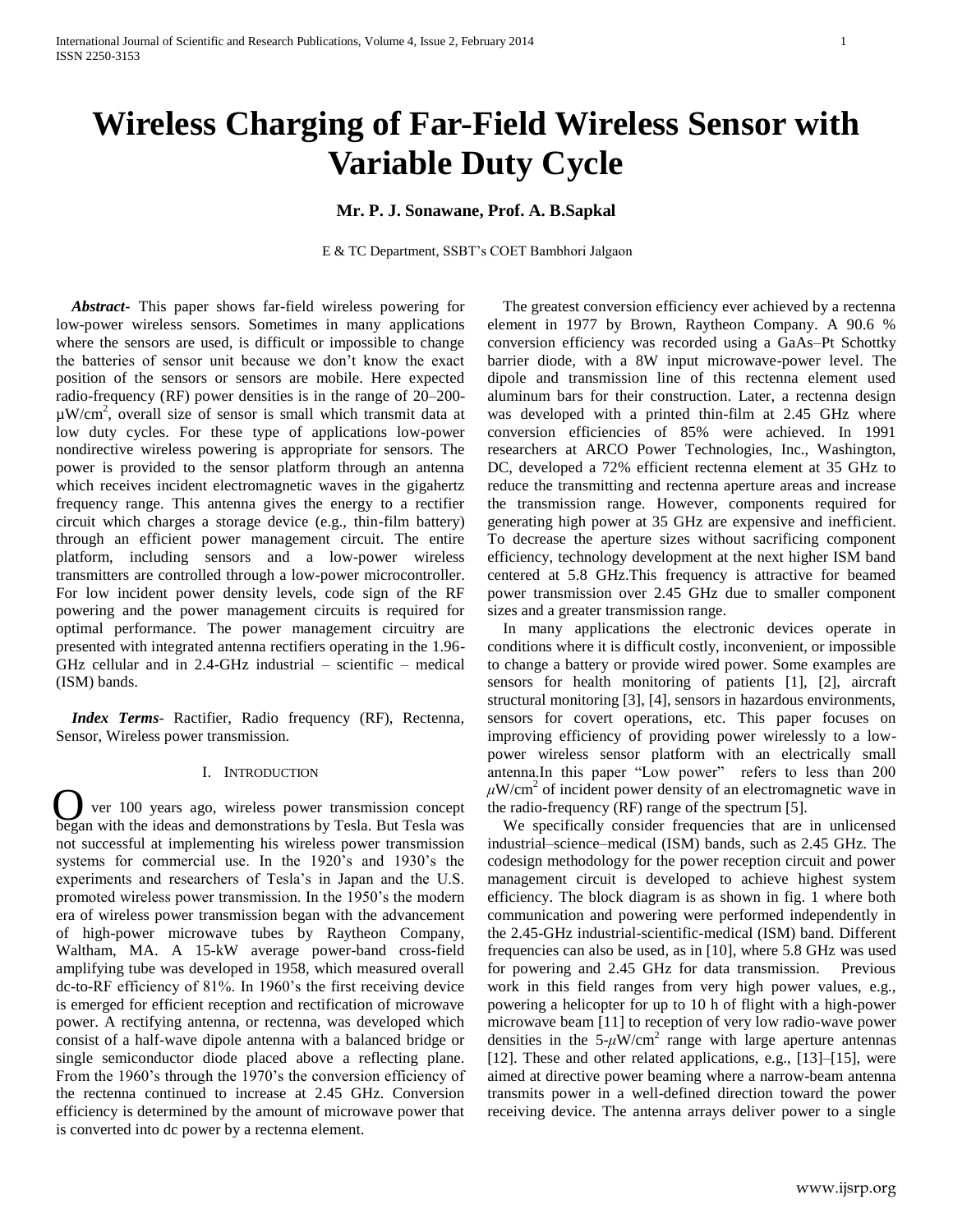rectifier, whereas in the work presented here, there is one rectifier per antenna element.



Figure 1: Block Diagram of Wireless Powering System.

 As shown in the block diagram the function of antenna is to received RF power from the transmitter and provide it to the rectifier circuit. The rectifier is then rectified it i.e. to convert received RF power into DC power. The power management circuit works as a buffer between wireless power reception block and energy storage device. This circuit matches the impedance between wireless reception block and energy storage device. It receive the DC power from rectenna and provide it to the energy storage block i.e. charges the battery or capacitor available in energy storage block. The energy storage unit provides stored energy to sensor, transceiver and microcontroller unit. The function of transceiver unit is to transmit and receive the data. Here both power transmission antenna and transceiver use same frequency band i.e. 2.45 GHz ISM band. Separate frequency band can also be used. The microcontroller unit controls the operation of whole wireless powering system. It continuously check the power available in the energy storage device and power required from the power management circuit and according to that control the duty cycle of the operation and prevent the system from damaging.

Far-field powering implies plane-wave propagation between antennas at longer range. It can be done without line of sight, and is less sensitive to the orientation and position relative to the transmitting antenna. The work in this brief addresses a method for improved far-field powering efficiency at low incident power densities by the integrated design of the power reception device and the power management circuit. An antenna integrated with a rectifier is known as "rectenna" receives arbitrarily polarized radiation at one or more of the chosen frequencies at levels below 200  $\mu$ W/cm<sup>2</sup>. A digitally controlled power converter manages the dc output in such a way that it always presents close to an optimal dc load to the energy storage device, which provides power to the microcontroller, sensor, and data transceiver. Data transmission is the most power-consuming task and is not continuously done. If there is not enough stored energy, the data cannot be transmitted and there is a danger of damaging the storage device. Therefore, the available rectified RF power and the available energy stored are monitored in a closed-loop system and adjust the duty cycle of data transmission.

# II. RECEPTION OF RF POWER

 In the far field a plane-wave incident from a transmitter is used to deliver power remotely to the sensor. The relevant input quantity is power density  $S_{RF}$ , and the received power at the antenna terminals will be  $S_{RF}A_{\text{eff}}$ , where  $A_{\text{eff}}$  is the antenna effective area, usually smaller than its geometric area. Therefore, the rectified power available to be delivered to the storage element (battery or capacitor) is

$$
P_{DC}(\theta, \varphi) = \eta_{RF} - DC_{(PRF)} \cdot A_{eff}(\theta, \varphi) \cdot S_{RF}(\theta, \varphi)
$$

where the rectification efficiency is a function of received RF power due to the nonlinearity of the rectification process. In addition, the above quantities depend on frequency, and the quantity should be integrated over all incidence angles (θ, φ)*.* When the diode rectifier is impedance matched to the antenna at the predicted power level since the diode impedance varies with power level then the highest rectification efficiency is obtained. The impedance for optimal rectification is not the same as that for an optimal reflection coefficient and needs to be characterized using nonlinear modeling or measurements. In the method presented here, both a nonlinear model using harmonic balance in Agilent's ADS tool and an experimental model using a load-pull method are performed and compared. Varying RF power levels are incident on the rectifier while the RF impedance is changed with the tuner and the dc load impedance varied at a given frequency. For each RF power and dc load, contours of constant rectified dc power are measured as the RF impedance presented to the rectifying element varies from practically a short to an open one. An example of measured data for a Skyworks Schottky SMS-7630-79 diode single-ended rectifier is shown in Fig. 3 for two dc loads and constant input RF power of 0 dBm. The plots show the imaginary and real parts of the reflection coefficient of the diode referenced to a 120-Ω normalization impedance value for plotting convenience and given by:

$$
\rho = (Zrectifier - 120) / (Zrectifier + 120).
$$

 The data in Fig. 2 are useful for optimizing the RF impedance presented to the diode for a given power level for the design of the RF portion of the circuit. However, in order to design the power management circuit that takes the variable rectified power and optimally charges a storage element, the data are plotted, as A photograph of the back side of a linearly Polarized patch antenna designed for the 1.96 - GHz cell phone band is shown in Fig. 3(a). The antenna and matching circuit is fabricated on a Rogers 4350b 0.762-mm-thick substrate, and the antenna patch dimensions are 38 mm  $\times$  39 mm, with a coaxial feed 15-mm offset from the center. A Skyworks Schottky diode is connected to the antenna with a matching circuit. The antenna is simulated using Ansoft HFSS, with good agreement to measured data. Dual-polarized antennas are also possible, as shown in [10], where each diode rectifies power received in one polarization. In a realistic outdoor multipath environment, polarization is random, thus rectifying two orthogonal polarizations independently, and adding the resulting dc power increases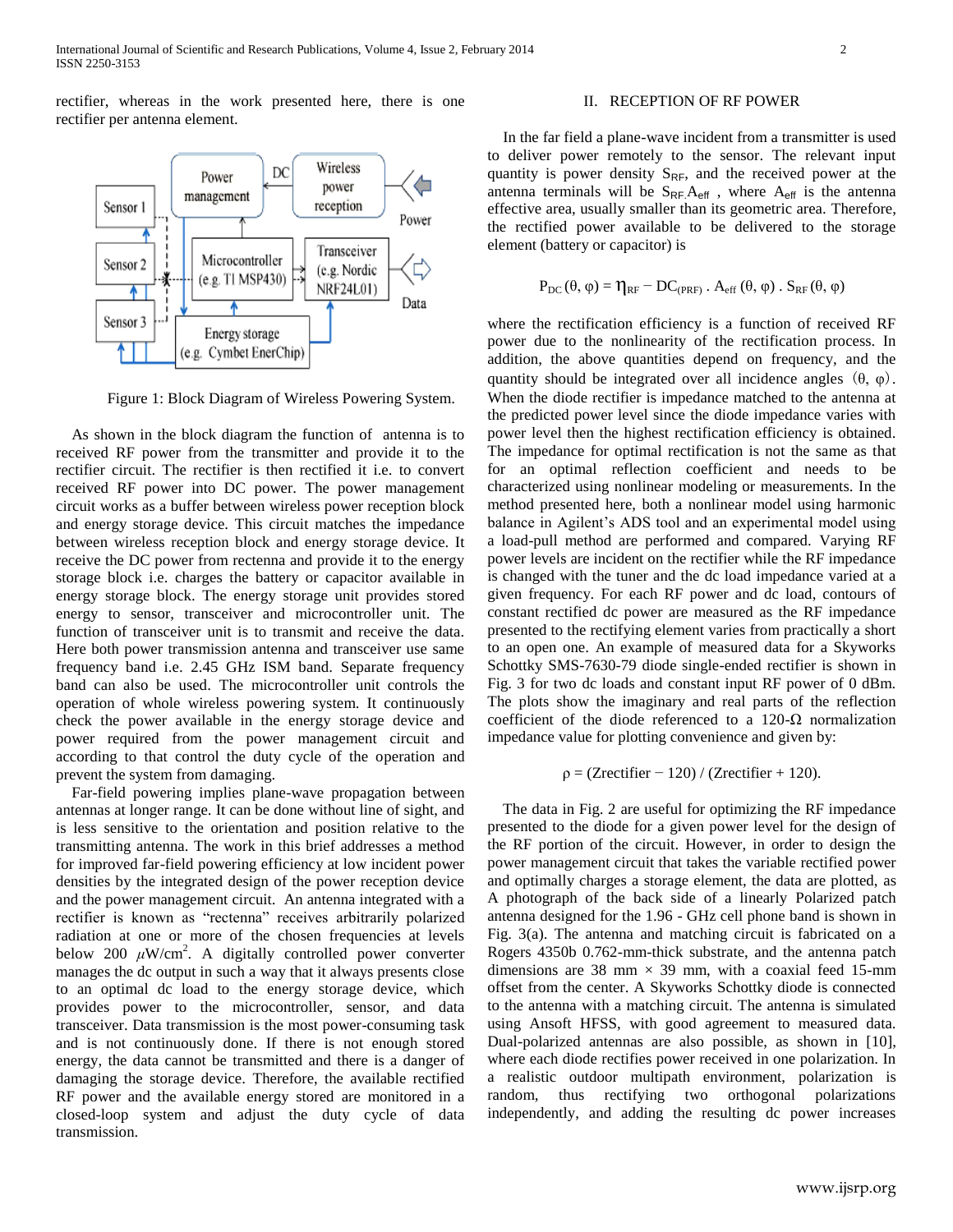overall efficiency [5]. The patch antenna ground plane results in preferential radiation in the half-space above the ground, but



Figure 2: Measured and simulated constant dc power contours of the real and imaginary parts of the RF reflection coefficient of the diode for (a)  $RL = 460 \Omega$  and (b)  $RL = 60 \Omega$ .

omnidirectional arrays of dipoles such as the one shown in Fig. 3(b) are also possible although not a topic of this brief.

 The measurements of the integrated rectifier and antenna are performed in an anechoic chamber. The procedure for characterizing the rectenna consists of the following steps.

1) Calibrate power densities at the plane of the rectenna with calibrated antenna of gain  $G_R$ 

$$
S = P_R 4\pi / \lambda_2 G_R \tag{1}
$$

2) Calculate RF power incident on rectenna, assuming that the effective area is equal to the geometric area of the antenna, which is an overestimate

$$
P_{RF} = S \cdot AG \tag{2}
$$

3) Measure dc power as a function of dc load resistance.

4) Calculate RF to dc conversion efficiency, which will be an underestimate

$$
\eta_{RF} - DC = P_{DC(RL)} / P_{RF}
$$
 (3)



# Figure 3: (Left) Photograph of a 1.96-GHz linearly polarized patch antenna with a diode connected through a microstrip matching circuit.

When quantifying rectenna efficiency for aperture-type antennas such as a patch, the total input RF power is not easy to quantify from either measurements or simulations in a free space situation. While the antenna gain, and thus effective area, can be easily found from full-wave electromagnetic simulations, the rectifier loading is not taken into account and the gain is usually calculated for a 50- $\Omega$  feed impedance value. Care must be taken when calculating the RF-to-dc conversion efficiency of rectennas since  $P_{\text{DC}}$  is a function of antenna gain.

# III. ANTENNA DESIGN

 The design of the proposed antenna and its parameters are depicted in Fig. 4. The parameters of the antenna were obtained using finite element commercial software [16]. The square patch antenna ( $A = 33.6$  mm) is printed on a 3.175-mm-thick Duroid 5880 ( $\text{Er} = 2.2$ ) top substrate. The single microstrip feeding line is printed on a 1.524-mm-thick Arlon 25 N ( $\text{Er} = 3.38$ ) substrate at the backside of the antenna. The crossed slots etched on the ground plane are accurately centered below the radiating element. Four coupling points localized between the patch antenna and the microstrip feed line and are serially fed by the microstrip feeding line. Due to the quarter-wavelength distance between the coupling points, a 90 phase difference appears.

 The antenna is fed on Port 2. At a given time, the opposed coupling points on Slot 2 have a peak of magnetic excitation current in phase while the opposed coupling points on Slot 1 have a null of magnetic current. After a quarter-period, the excitation currents are totally inverted. Opposed coupling points have a null of magnetic current on Slot 2 and are maximum on Slot 1. This provides two linear perpendicular polarizations with a phase difference of 90. The polarization emitted by the antenna is then LHCP. The sense of the polarization is achieved by selecting one of the two excitation points, terminating the other with a 50- resistive load. The RHCP is obtained if the excitation point is located on Port 1.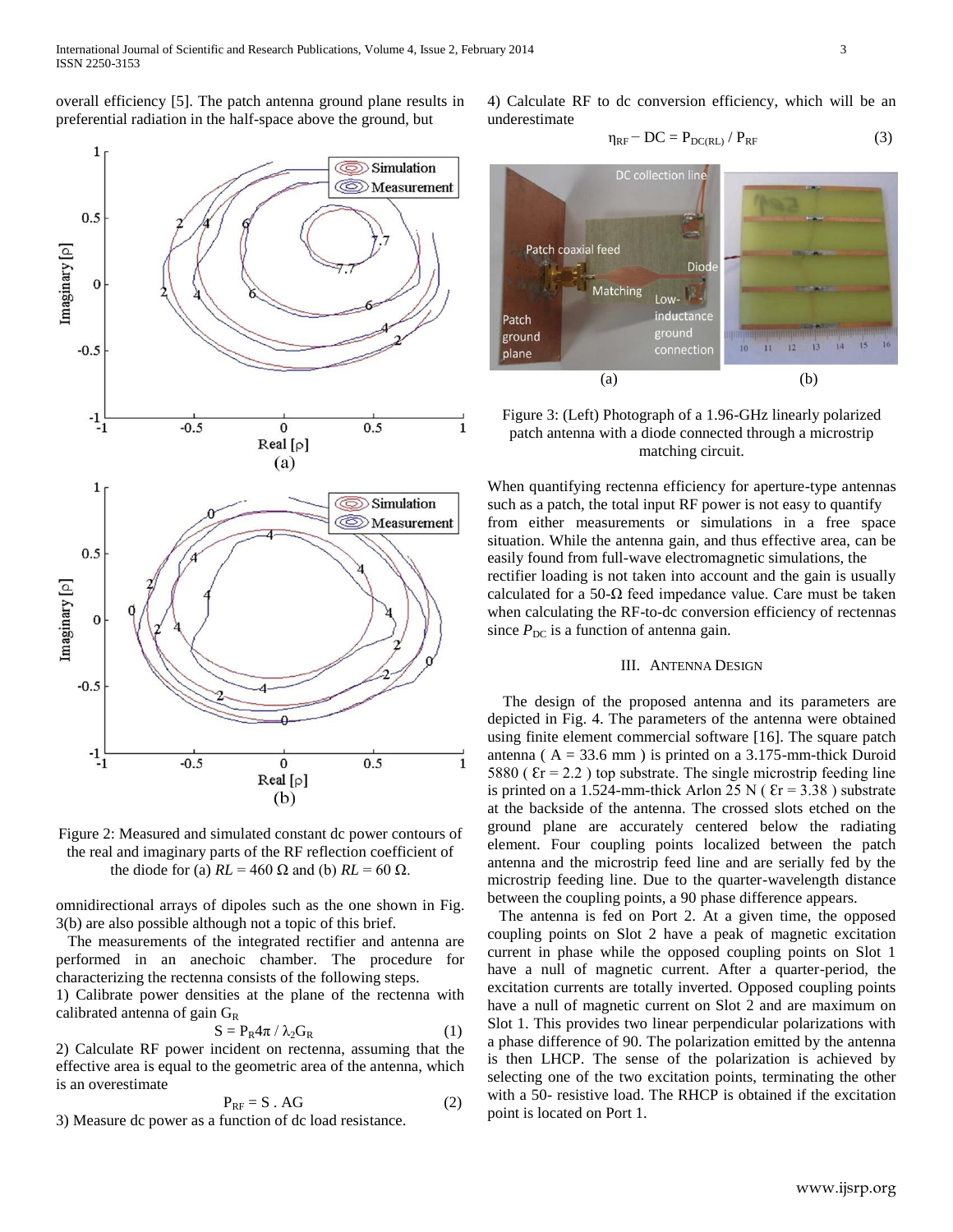The antenna is first designed separately from the rectifying circuit. Due to the superimposed layers of the antenna, an air gap of 120 m above the ground plane has been taken into account in simulations. The DCP antenna is fed using a 50- characteristic



Figure 4: Layout of the DCP Rectenna.

impedance microstrip line. The measured CP antenna gain is 5.7 dB at 2.45 GHz when the RF generator is connected on Port 2. In this configuration, numerical simulations give 6.8 dB LHCP gain and -25.24 dB RHCP gain. The LHCP gain is here significantly higher than the RHCP one and then confirms the sense of the polarization emitted by the antenna. At 4.9 GHz, the simulated LHCP gain is -10.14 dB. The measured isolation between

feeding ports is -20 dB, assuming that both accesses are correctly isolated.

 The DCP has good circular polarization characteristics in a large range of elevation angles. This property is particularly attractive and can enhance the efficiency of the rectenna in the case of recycling ambient RF energy with arbitrary polarized radiations and angle of incidences. Radiations patterns have been measured in an anechoic chamber at 2.45 GHz in the xz plane with a linearly polarized horn antenna as an emitter. Due to the circular polarization properties, copolar and cross-polar components have nearly the same level. They exhibit a measured difference of 0.7 dB at its broadside.

# IV. DESIGN OF RECTIFIER

 A study of different rectifier designs is done and the voltage doubler rectifier configuration is chosen [17]. Fig. 5 and fig .6

shows the conventional voltage doubling rectification circuit and the proposed floating-gate rectification circuit. For the floatinggate rectification circuit, floating-gate devices are used to create a gate-source bias to reduce the threshold voltage loss of the MOS transistor.



Figure 5: Conventional Voltage Doubler Rectifier.

#### *A. Conventional Voltage Doubler Rectifier*

 The voltage doubler rectifier structure is considered for the design of the RF-DC power conversion system because it rectifies the full-wave peak-to-peak voltage of the incoming RF signal and it can be arranged in cascade to increase the output voltage. The voltage doubler rectifier in Fig. 5 consists of a peak rectifier formed by  $D_1$  and  $C_2$  and a voltage clamp formed by  $D_2$ and  $C_1$ . The voltage clamp and the peak rectifier are arranged in cascade configuration to provide a passive level shift in voltage before rectification. In the negative phase of the input, current flows through diode  $D_2$  while  $D_1$  is cutoff. The voltage across diode  $D_2$  stays constant around its threshold voltage and the voltage at node 1 is charged to  $Vth<sub>2</sub>$ . At the negative peak, the voltage across capacitor  $C_1$  is Vamp – Vth<sub>2</sub> (where Vamp is the amplitude of the input signal.) In the positive phase of the input, current flows through diode  $D_1$  while  $D_2$  is in cutoff. The voltage across capacitor  $C_1$  remains the same as the previous phase because it has no way to discharge. At the positive peak, the voltage across  $D_2$  is  $2Vamp - Vth_2$ . Since  $D_1$  is conducting current to charge  $C_2$ , the voltage at the output is a threshold voltage below that across  $D_2$ , i.e., the voltage at the output Vout is  $2Vamp - Vth<sub>2</sub> - Vth<sub>1</sub>$ .

## *B. Floating-Gate Voltage Doubler Rectifier*

 The floating gate devices may be designed to passively reduce the threshold voltage of the rectifier circuit. In a floating gate device, when charge is injected into the floating gate of the transistor, it remains in the gate oxide because of the high impedance provided by the oxide layer. There are previous methods designed to compensate for the threshold voltage drop in voltage rectification circuits [18], [20]. The threshold reduction method shown in [18] requires the input voltage to be sufficiently large to start up the circuit. This method also requires a bias resistor  $R<sub>b</sub>$  which generally has resistance in the megaohm range (i.e., large physical size). Although the static power dissipated from this resistor is minimal, it causes a bias voltage much less than the desired threshold voltage. The voltage drop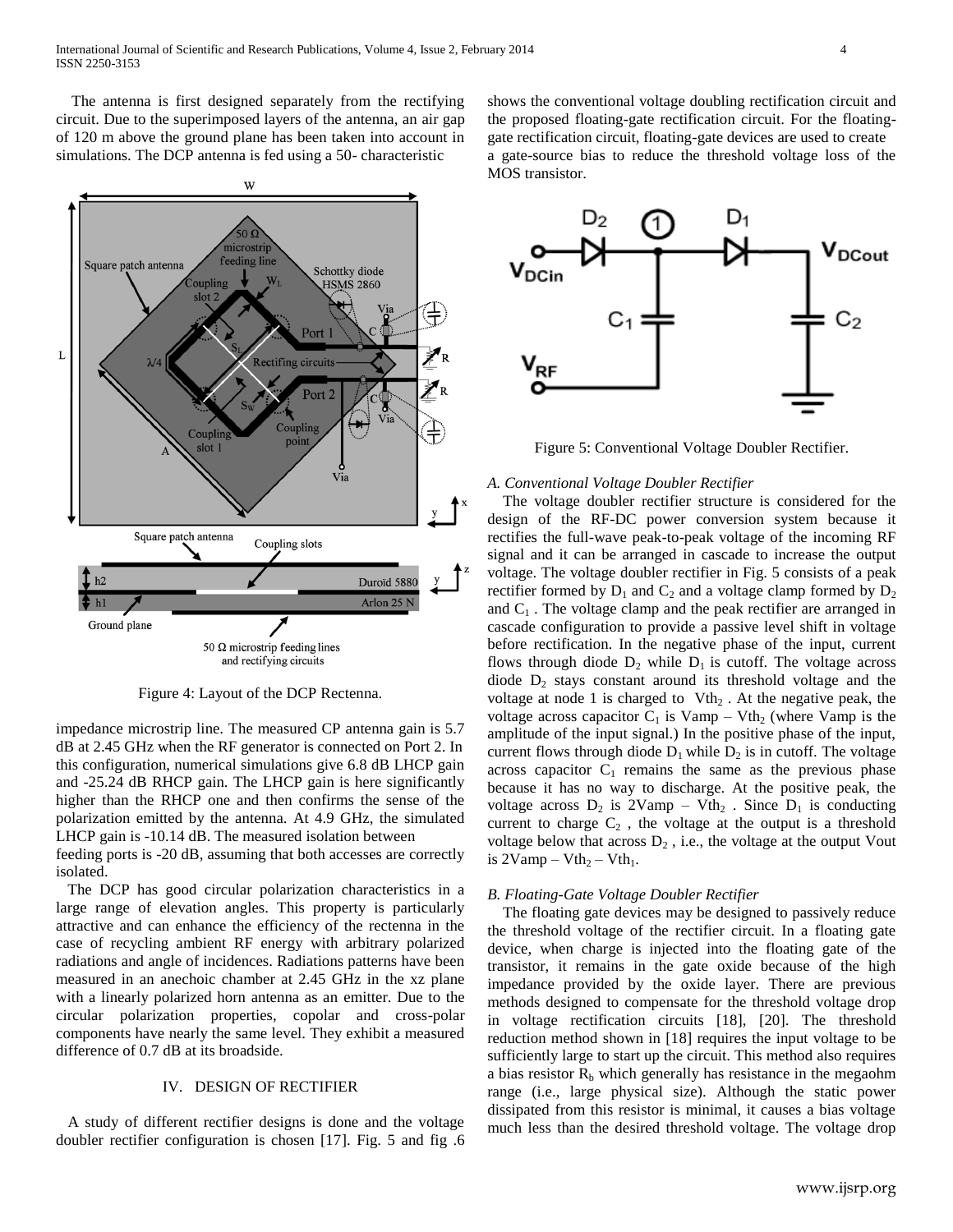across a diode tied transistor under 10 nA bias is much different than one drawing 10 A of current, this voltage difference is typically 100 mV for every decade of current difference, yielding an effective threshold of a few hundred millivolts. The threshold reduction technique in [19] suffers from the same constraint, as it



Figure 6: PMOS Floating-Gate Rectifier.

uses diode-tied transistors biased at 2 nA to generate bias voltages for diode-tied transistors drawing current in the microamp range. This method would also require extra circuitry to generate a voltage bias and differential clock which requires a secondary battery. Zero-threshold transistors may also be used for voltage rectification but they only have zero threshold for a small current range. The floating-gate rectifier technique allows the threshold of the rectifier circuits to be programmed and can be optimized to operate over a wide range of currents. For the floating-gate rectifier circuit, the overall rectifier architecture is the same as the voltage doubler rectifier circuit. The diodes  $D_1$ and  $D_2$  are replaced by diode-tied floating gate transistors. The gate oxide is a very good insulator which keeps the charge from leaking off in the floating gate [21]. To design a floating gate device in a standard CMOS process, a MOS capacitor is placed in series with the gate of the diode tied transistor as shown in Fig. 6. The gate of the diode-tied transistor and the gate of the MOS capacitor are connected together to form a high-impedance node to trap charges in the floating gate. The charge in the floating gate is therefore fixed which results in a fixed voltage bias across the MOS capacitor. The charges that are trapped inside the floating gate device act as a gate-source bias to passively reduce the effective threshold voltage of the transistor.

 The floating-gate devices need to be initially programmed to reduce the threshold voltage of the rectifier, thus enhancing the power conversion efficiency. The charge on the floating gate can be injected via Fowler – Nordheim (F-N) tunneling when the rectifier is not operating, or it can be charged by injecting a relatively large sinusoidal signal to the input of the rectifier at any time. The F-N tunneling technique charges the floating gate to the desired voltage much faster, but the amount of charge is harder to control and also, additional circuitry is needed to inject or remove charge from the floating gate. Similar to programming a non-volatile Flash EEPROM, the programming node is driven by a high-voltage pulse to force a sharp bend in the energy band diagram of the floating-gate device. This enables charge to enter the insulated floating-gate by means other than the mechanism of F-N tunneling. The applied programming sinusoidal input

voltage has amplitude larger than the threshold voltage of the transistor used for rectification. Charge is injected into the floating gate via the parasitic capacitance between the gatesource and gate-drain junction of the transistor and by hot electron effects. The large sinusoidal signal is externally generated and applied directly to the input of the rectifier until the output reaches an optimal point. If the floating-gate node is over charged, a negatively biased sinusoidal wave may bring it back to the optimal point. The sinusoidal signal can be applied in pulses with peak voltages between 5–6 V with 2.5–3.0 V DC bias or by a continuous train of signals at lower voltages and bias, depending on the duration of the pulse train. The programming pulse does not need to be sinusoidal, but as the pulse is applied to the input node which is high, the pulse will be transformed to more of a sinusoidal signal. By applying a sinusoidal signal, the amplitude of the applied pulse can be better controlled. In this work, all floating-gate programming nodes are capacitively coupled and can be programmed simultaneously from the same programming pin, with all other circuitry grounded, via a F-N tunneling technique, and by the application of the sinusoidal signal at the input nodes when the rectifier is operating. The floating-gate rectifier is programmed with iterations of 20 pulses with a 5 ms trigger, 5 V amplitude and 2.5 V DC offset and repeated until the output voltage is at the maximum point for a wide range of currents. If the floating - gate is over charged, 10 deprogramming pulses with 5 ms trigger time, - 6 V and - 3.0 V DC offset are injected at the programming node to recover charge on the floating-gates.

 With the floating-gate device, the threshold voltages of the diode-tied transistors  $M_1$  and  $M_2$  are reduced by creating a gatesource bias. The gates of transistors  $M_1$  and  $M_2$  in Fig. 6 are highimpedance nodes so any charge trapped in the floating gates can be retained for a long time. Retaining charge in floating-gate devices is critical to the useful lifetime for the power conversion circuit under discussion. With the 70 angstrom oxide thickness in the 0.25 m CMOS process, the device retains charge in the floating gate in excess of 10 years for normal operation at room temperature [22]. However, the performance of the rectifier circuit may reduce slightly as charge is leaked from the floating gate. During fabrication, the residual charge trapped in the floating gate may also affect the threshold voltage of the rectifier circuit, hence the floating gate must be programmed to account for these residual charges. Removal of residual charge may be done initially with the F-N tunneling method, which is a highvoltage pulse applied to a separate control gate of the floatinggate device.

# V. POWER MANAGEMENT CIRCUIT

 The purpose of the power management circuit is to act as a buffer between the rectenna power source and the energy storage device to act as an ideal buffer in the harvesting application, the converter must perform three functions:-

1) create at its input port the optimal impedance match to maximize the rectenna efficiency  $\eta_R$  over the full range of incident power densities PRFinc.

2) Transfer the harvested energy with ideally no loss to the energy storage element over the full range of rectenna output voltages Vdc and energy storage charge states.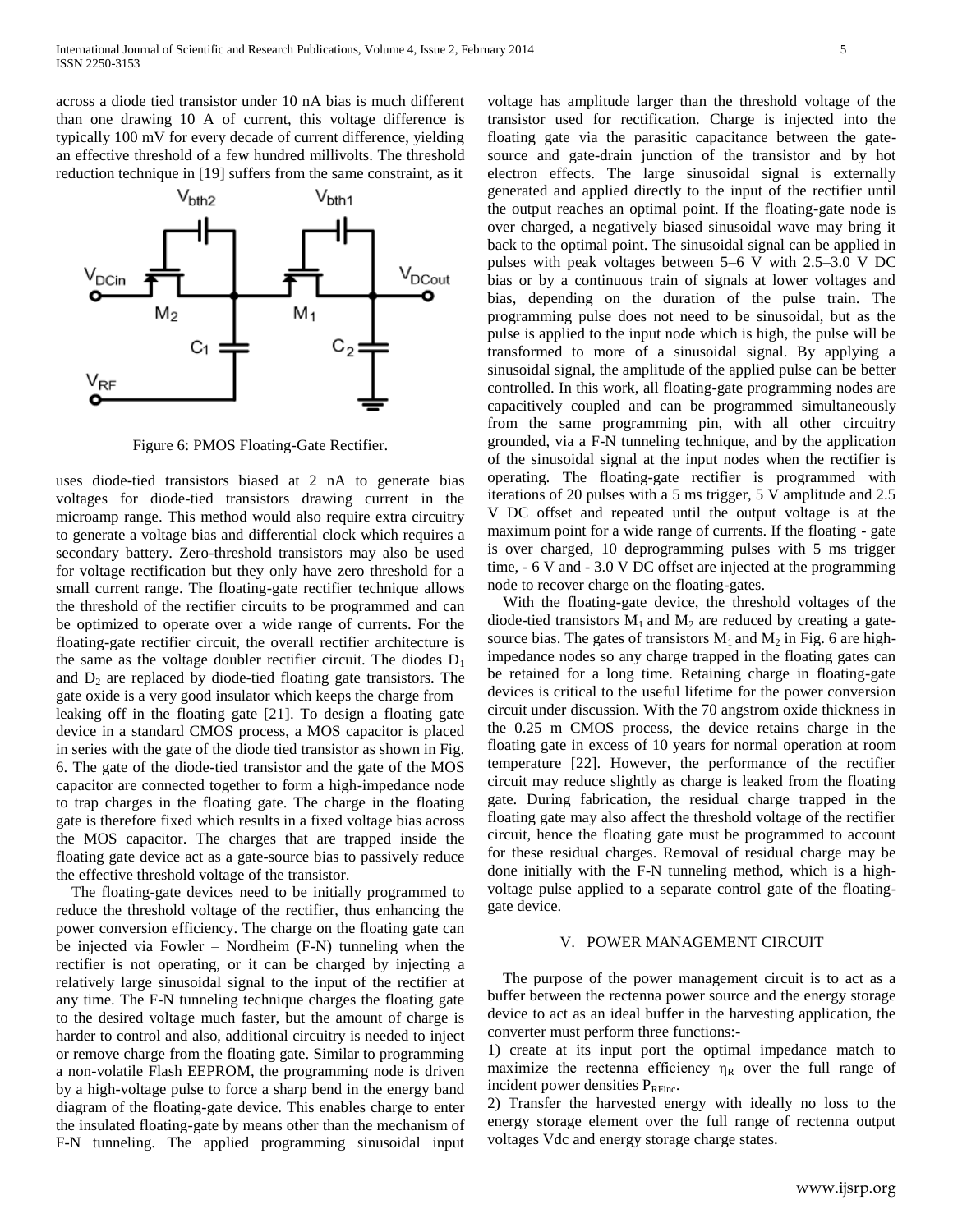3) monitor the energy storage and provide charge control and protection as appropriate for the energy storage used (battery or capacitor). Since the efficiency of the rectenna depends on the matching behavior of the converter, and the efficiency of the converter depends on the operating conditions of the rectenna



Figure 7: Ideal Lossless Input Port Resistor Model of the Power Converter.

and the energy storage device, it is best to codesign these blocks for the given application and expected condition.

## *A. Matching to the Rectenna*

 The first function of the converter is to maximize the rectenna efficiency by creating a converter input port that emulates the optimal load impedance of the rectenna. To provide a measure of the converter performance in this area, it is useful to define a matching efficiency  $\eta_M$  as :-

$$
\eta_{\text{M}} = \frac{P_{R,dc}}{P_{R,dc} \max}
$$

where  $P_{R,dc \, max}$  is the rectenna dc output power with an optimal load. The filter integrated in the rectenna creates a dc port and reduces the rectenna model from the perspective of the power converter to a Thevenin equivalent, and the rectenna output impedance reduces to an equivalent resistance. Thus, the optimal load to the rectenna is a dc resistance, apparent in the measurement results, where the load value at maximum rectified power is about 300 W over a wide range of incident power densities. The ideal converter behavior is depicted in Fig.7 The converter is modeled with an input port that emulates a resistor Rem and an output port that transfers all of the power from the input port to the energy storage device, shown as a battery model. This behavior is similar to that commonly used in power converters for alternating current/direct current (ac–dc) power conversion with power factor correction (PFC), although the PFC goal and the high voltage and power levels in those applications are entirely different from the harvesting application.

 The challenge in the low-power harvesting application is to perform the behavior of with minimal control circuit overhead so that the control losses can be kept small when compared to the power being processed. This rules out many of the advanced control circuits and techniques commonly applied at higher power levels. A boost converter is selected to provide the required step up from typical rectenna voltages of tens to hundreds of millivolts to typical battery voltages, from 2 to 4 V.

## *B. Boost Converter as A Resistor Emulator*

 The technique applied in fig.8 is to operate a boost converter as an open-loop resistor emulator, thus allowing the converter to

naturally track the rectenna MPP,  $P_{rect\ out\ max}$ , with very little control overhead. Once the converter has been tuned to match the optimal load resistance for the rectenna, maximum power can be harvested  $P_{rect\_out\_max} \approx P_{rect\_out}$  over a wide range of incident RF power densities  $S_{RF}$  without modifying the converter behavior. The initial tuning operation to set the converter emulated



Figure 8: Boost Converter Implementation

resistance could be performed once in the manufacturing process or as an infrequent recalibration procedure. The choice of parameter settings for the given converter is based on the expected range of input power levels, desired emulated resistance, and output voltage. A power converter design example is given here together with details on each of the major design steps for providing an interface between the patch rectenna of with output characteristics shown and a 4.2-V thinfilm battery.

# *C. Selection of Control Component*

 To control the converter, an HF oscillator and an LF oscillator are used with emphasis on the selection of components with the lowest power consumption. The HF resistor-set oscillator (LTC6906) has a fixed duty cycle (50%). This duty cycle ensures DCM operation for  $Vo/V$ in > 2. When powered on at the beginning of each LF period, there is a settling time  $t_{\text{settle}}$  before the output of the oscillator is enabled. This output drives the MOSFET in the converter. Therefore, adjusting the frequency  $1/T_{\text{hf}}$ , changes the value t<sub>1</sub> = T<sub>hf</sub> / 2 of and thus the emulated resistance seen by the input source. The power consumption of the LTC6906 HF oscillator is the value used as  $P_{\text{PWM}}$  in the power loss calculations. To perform the pulsing operation of the converter, a LF oscillator is built around a low power comparator (LMC7215). This oscillator has an adjustable positive duty cycle  $D_{\text{lf}}$  that affects the k parameter. The HF oscillator is directly powered from the LF oscillator output. Given a converter input power level , changes in power loss are calculated and are swept over a range of values and is solved for so that the approximate desired Rem = 750 ohm is achieved. After these simulations are run at different power levels, the converter efficiency  $η_{\text{converter}}$  is analyzed as a function of  $t_1$  and L. Next, the calculations are rerun with the fixed L to select the appropriate  $t_1$ . The value of k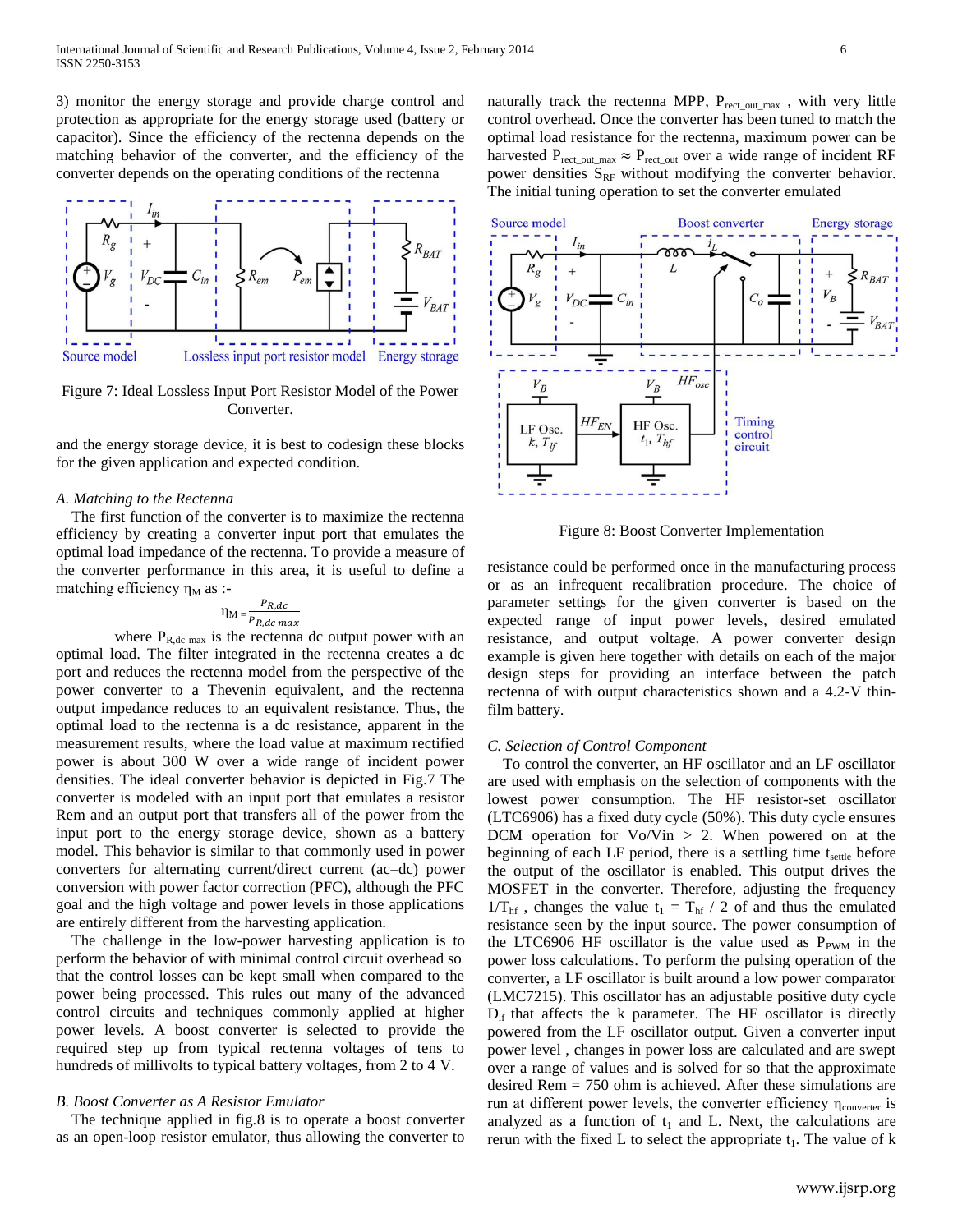is then determined by the desired Rem. The selection is optimized for the lower power levels due to the emphasis of this work on demonstrating RF energy harvesting at very low  $S_{RF}$ . Parameters  $t_1$  and k are chosen to be 18 s and 0.06, respectively.

The key to achieving a good match to the rectenna is found in the timing control circuit and the resulting inductor current waveform iL. The boost converter operates by transferring energy through the inductor L, and as a result, the low-frequency behavior of the input and output ports is determined by averaging current waveforms. As shown in Fig. 9. two types of waveforms can be generated. In both waveforms, the converter is run in a pulsed mode, where multiple high-frequency periods  $T<sub>hf</sub>$  are repeated consecutively, then the converter is turned off with no gating signals for a percentage k of a low-frequency period  $T_{\text{lf}}$ . The sequence is then repeated every low-frequency period Tlf . Fig. 3.9 (a) shows a discontinuous conduction mode (DCM) waveform with a fixed  $T<sub>hf</sub>$  and a third time interval  $t<sub>3</sub>$  where there is no current in the inductor. It is Shown the DCM mode results in an input port emulated resistance of :-

$$
R_{em;DCM} = 2.L.T_{hf}.(M-1) / t_1^2. k.M
$$

Where M is the ratio between the output and input voltages of the converter  $M = V_B / V_{dc}$ . Thus, the averaged or low frequency model of the boost converter in DCM is an emulated resistance  $R_{\text{em}}$  given by above equation, and the resistance value is controlled by the timing control circuit parameters  $t_1$ , k, and Thf .These parameters can be selected to optimize efficiency over a desired range of voltages and power levels. Fig. 3.9 (b) shows a critical conduction mode (CRM) waveform, where period Thf is defined by the zero crossing of  $i<sub>L</sub>$  and there is no  $t<sub>3</sub>$ . The emulated resistance in CRM is given by :-

$$
R_{em,CRM} = 2. L / t_1. k
$$



Figure 9: Inductor Current  $I_L$  Waveforms of the Power Converter for Two Operating Modes: (a) DCM and (b) CRM.

Two important results in above equation are that the emulated resistance is independent of the input and output voltages and it can be shown that with no  $t_3$  interval the converter operation is more efficient. However, CRM operation requires either active inductor current sensing or prediction of time  $t_2$ , both of which require additional timing control circuit overhead.

## VI. CONCLUSION

 A rectenna design and optimization methodology utilizing reciprocity theory and combining EM simulation and harmonic balance is proposed. The Thevenin equivalent circuit parameters of the rectenna in the receiving mode are efficiently computed from EM simulation of the antenna in the transmit mode. A compact dual-polarized aperture-coupled patch rectenna was designed, able to receive arbitrarily polarized signals by combining the dc output from two voltage doublers connected at two orthogonal polarizations.

 Low-power RF rectennas are shown to exhibit maximum power points at near constant optimal dc load resistance over a decade of output power. A boost converter topology operating in open-loop fixed-frequency DCM is used to achieve near constant emulated resistance with simple open-loop control based on lowpower timing circuits. The converter control variables are selected based on a detailed efficiency analysis to minimize power losses and achieve the desired emulated resistance. The proposed resistor emulation approach to low-power energy harvesting provides a simple solution for maximizing output power in harvesting applications with variable source power.

 Microcontroller and other discrete components can be used to construct a smart power converter capable of extracting near maximum power from a rectenna. The design can also be easily scaled to different power levels by changing the size of the rectenna array. High conversion efficiency will be maintained due to the adaptive optimization algorithms. A rectenna emulator circuit was designed to show how the developed low – frequency model can be used to emulate any rectenna design as well as in testing and debugging power management circuitry.

#### **REFERENCES**

- [1] T. Paing, A. Dolgov, J. Shin, J. Morroni, J. Brannan, R. Zane, and Z. Popovic, "Wirelessly powered wireless sensor platform," in *Proc. Eur. Microw. Conf. Dig.*, Munich, Germany, Oct. 2007, pp. 241–244.
- [2] J. Bernhard, K. Hietpas, E. George, D. Kuchima, and H. Reis, "An interdisciplinary effort to develop a wireless embedded sensor system to monitor and assess corrosion in the tendons of prestressed concrete girders," in *Proc. IEEE Top. Conf. Wireless Commun. Technol.*, 2003, pp. 241–243.
- [3] C. Walsh, S. Rondineau, M. Jankovic, G. Zhao, and Z. Popovic, "A conformal 10-GHz rectenna for wireless powering of piezoelectric sensor electronics," in *Proc. IEEE IMS Dig.*, Long Beach, CA, Jun. 2005, pp. 143 146.
- [4] X. Zhao, T. Qian, G. Mei, C. Kwan, R. Zane, C. Walsh, T. Paing, and Z. Popovic, "Active health monitoring of an aircraft wing with an Embedded piezoelectric sensor/actuator network," *Smart Mater. Struct.*, vol. 16,no. 4, pp. 1218–1225, Aug. 2007.
- [5] J. A. Hagerty, F. B. Helmbrecht, W. H. McCalpin, R. Zane, and Z. B. Popovic, "Recycling ambient microwave energy with broadband Antenna arrays," *IEEE Trans.Microw. Theory Tech.*, vol. 52, no. 3, pp. 1014– 1024, Mar. 2004.
- [6] V. Rizzoli, D. Masotti, N. Arbizzani, and A. Costanzo, ''CAD procedure for predicting the energy received by wireless scavenging systems in the near and far-field regions,'' in IEEE MTT-S Int. Microw. Symp. Dig., May 2010, pp. 1768–1771.